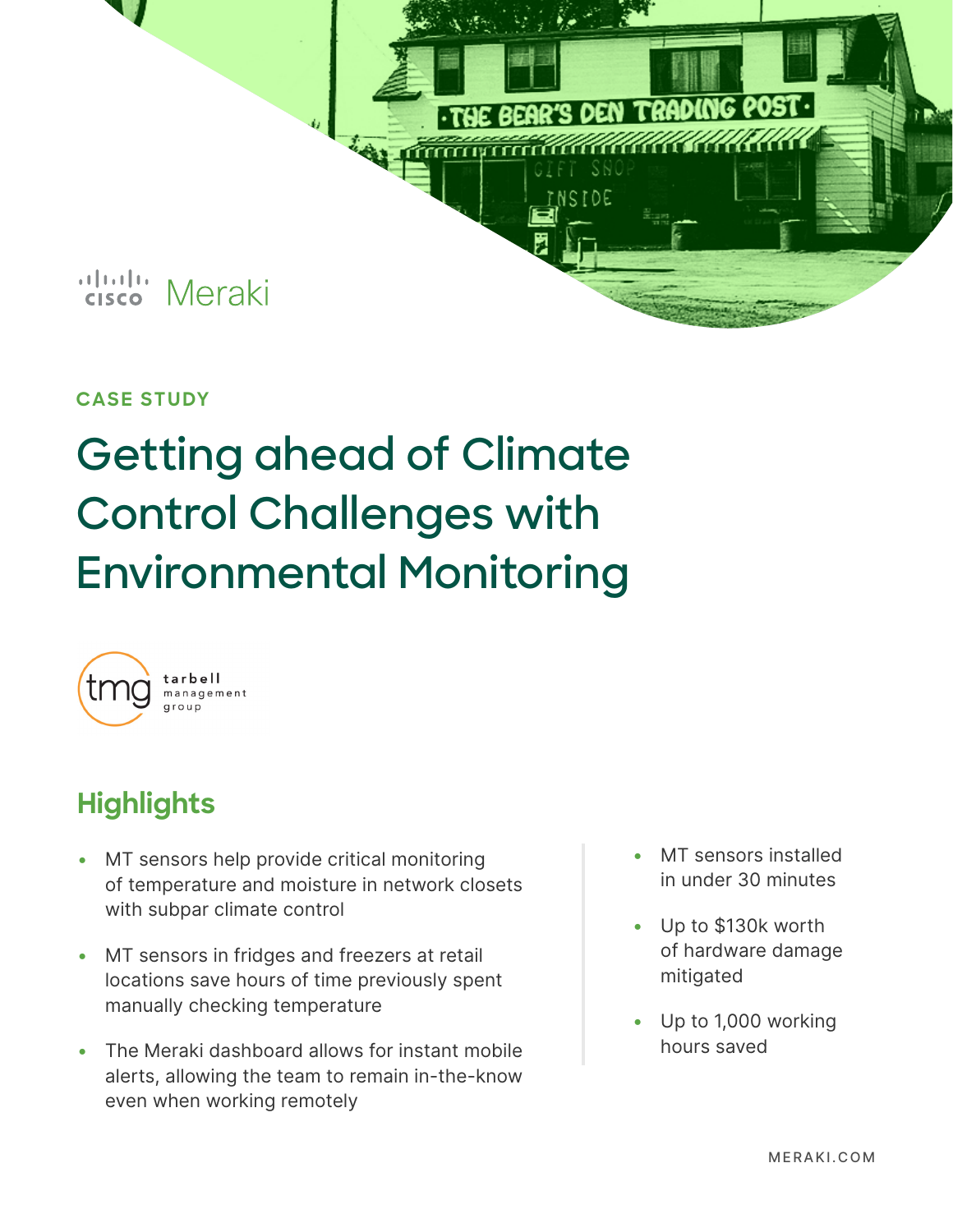

**Other vendors have tried to deliver on the single-pane-ofglass experience. None of them do it quite as well as Meraki.**

**MIKE SHONYO** Senior System Engineer

#### **LOCATION**

Akwesasne, New York

**INDUSTRY**

Retail

**PRODUCTS**

MT sensors

#### **Overview**

Resting along the St. Lawrence river in the northernmost part of upstate New York is the town of Akwesasne, part of the St. Regis Mohawk reservation. It's here that Tarbell Management Group has their headquarters.

This family-owned and operated management business was built on values of honesty and trust, with a legacy of hard work tracing back to the 1950s and a two-pump gas station called *The Bear's Den Trading Post*. Tarbell is now an essential part of the local community, providing muchneeded services such as convenience shops, restaurants, hotels, gas stations, and more.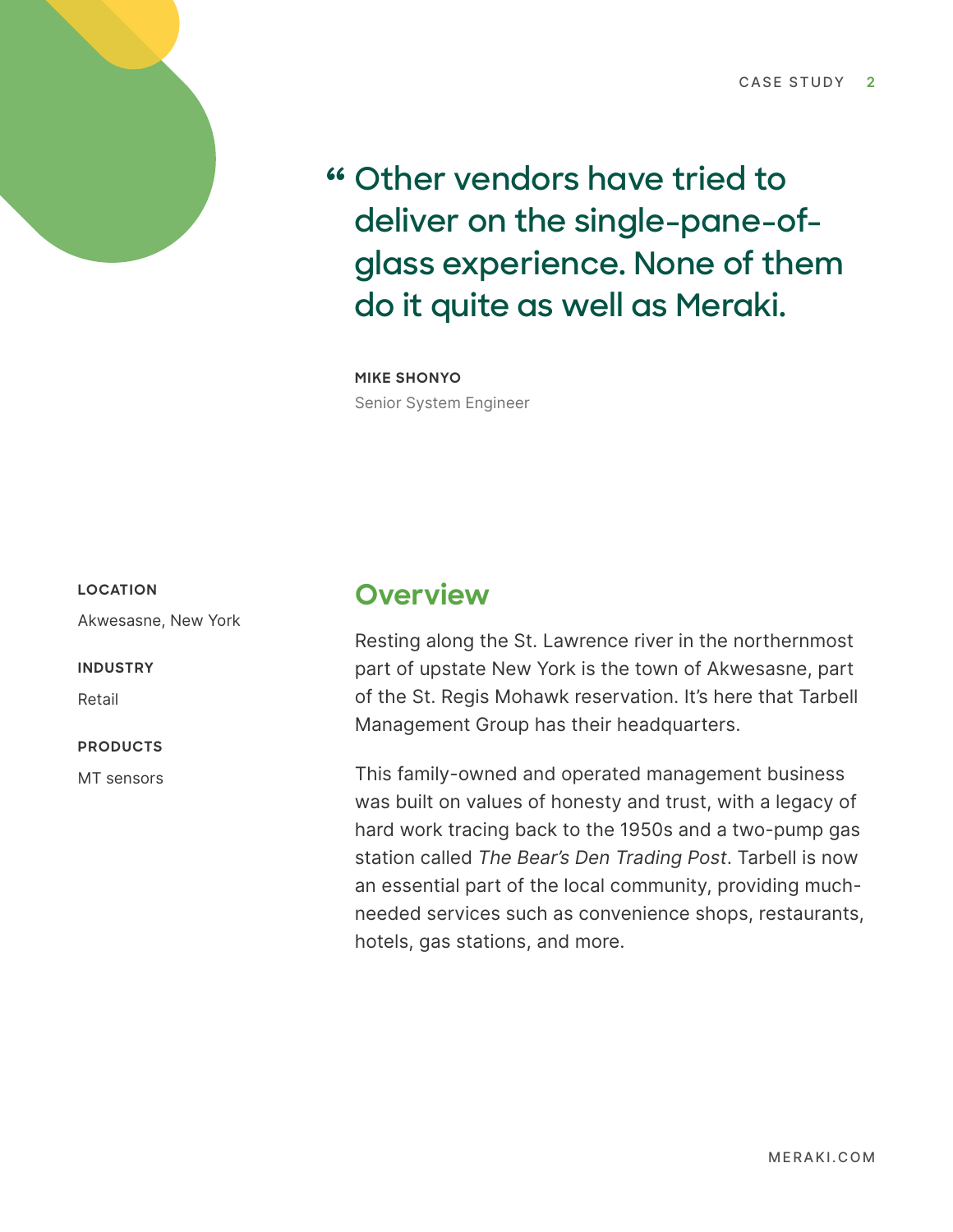#### **Challenge**

Mike Shonyo and two other members of the Technical Services Department are responsible for keeping Tarbell's ten business locations connected to the network so operations run smoothly. With an array of retail business types, network downtime could have significant operational impact and lead to poor customer experiences. The local community relies heavily on Tarbell's convenience stores to feed their families and gas stations to fuel their cars. Thus, an integral part of Tarbell's mission and role within the community is to keep these locations up and running.

For Mike and his team, one of the main threats to the network is environmental issues. As Tarbell grew from just one gas station to multiple businesses across the region, network equipment was often stored in rooms that were not built for that purpose. This meant that network hardware was vulnerable to temperature and moisture changes brought on by the northern climate and inadequate climate control in the makeshift network closets.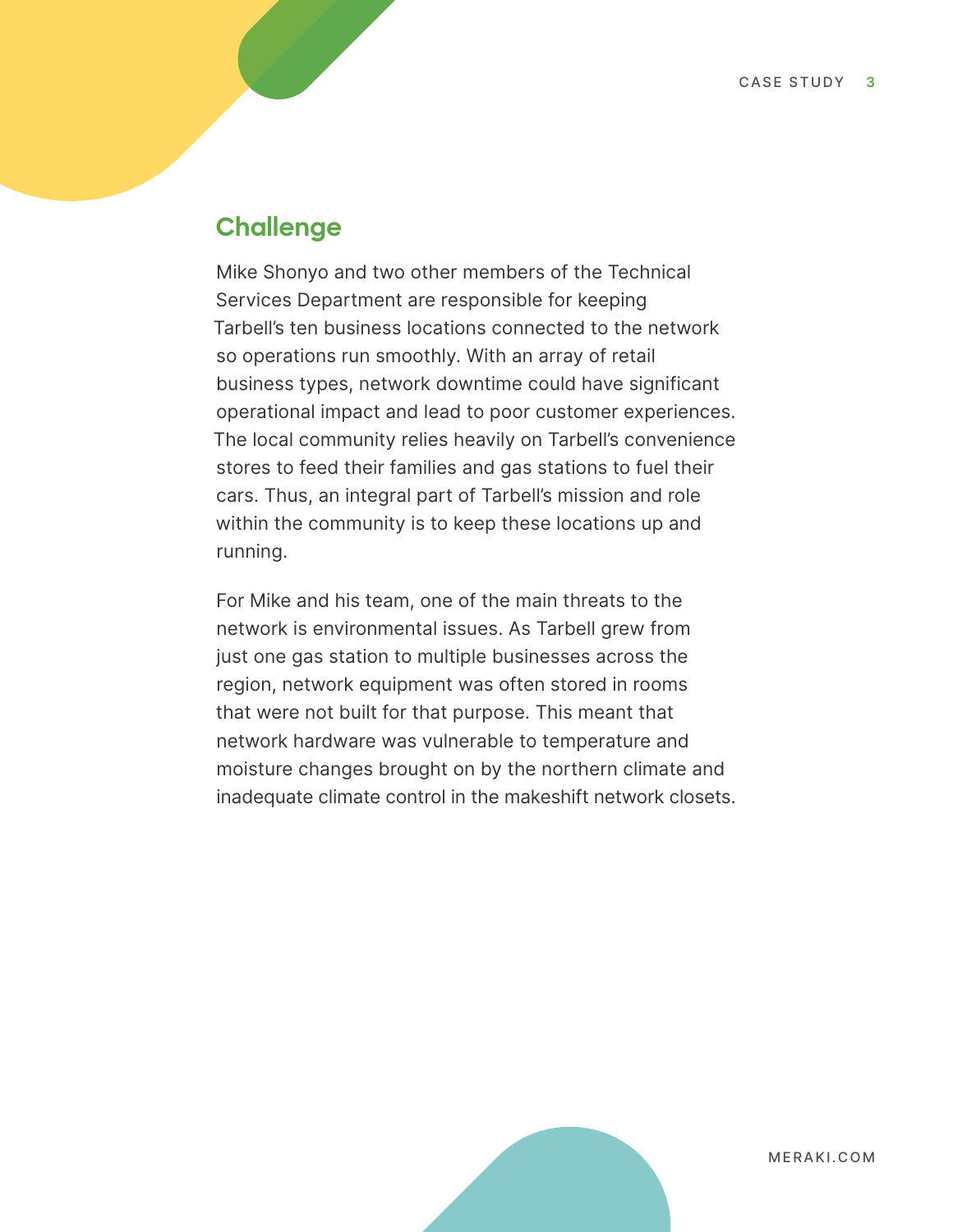**The MT sensors are an absolute peace of mind to me. I'm no longer stressed out walking around checking things manually. I'm saving a ton of work hours.**

**MIKE SHONYO** Senior System Engineer

> The team had to battle the elements on multiple occasions. At one location, the cold winter months would cause a rooftop AC unit to freeze. At another, they experienced a flood due to buildup of condensation inside their HVAC system.

To compensate for these challenges, Mike and his team would have to regularly check network closets for temperature and moisture issues, resulting in many lost working hours. Additionally, renovating just one of the closets to bring it up to standard would have been cost prohibitive, with a price tag of \$50,000.

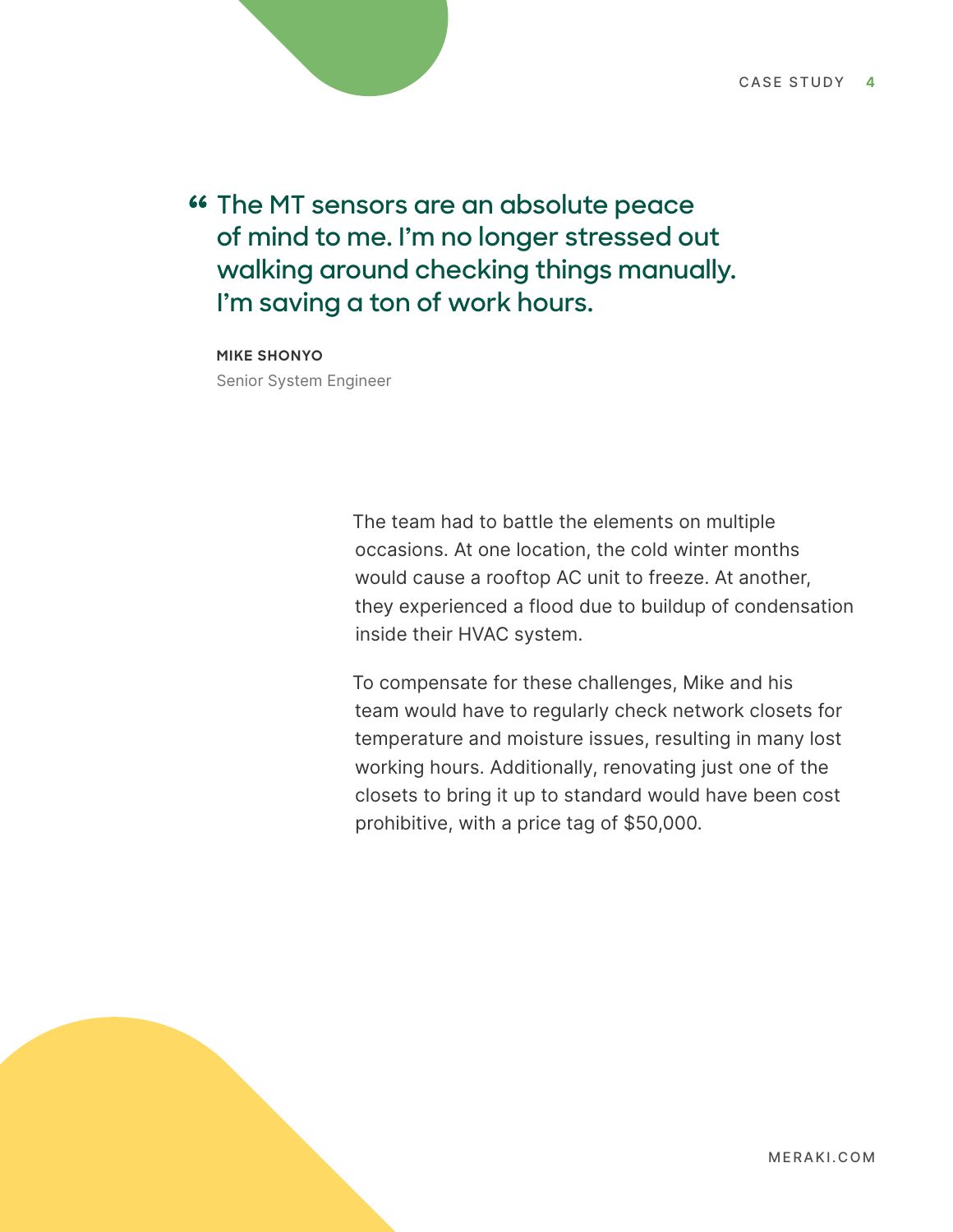#### **Solution**

Mike believed he could not only improve efficiency but also increase convenience if he was able to monitor the temperature of all his Cisco Meraki hardware remotely. He submitted the idea as a "wish" on the Meraki dashboard and received a follow-up from the Meraki team asking if he would like to try out some of the new MT temperature and humidity sensors. Mike's response: "Yes please!"

Mike has now installed a number of sensors in Tarbell's core data center where all of the network data travels through. This includes MT sensors to monitor for temperature, moisture, water leaks, and door access. He has also installed a Meraki MV smart camera to monitor the room and serve as a data gateway for the MT sensors.

Mike was able to set up all of this equipment in under 30 minutes, and as an added bonus, he can monitor and manage it remotely—and in the same place as his other network hardware—via the Meraki dashboard.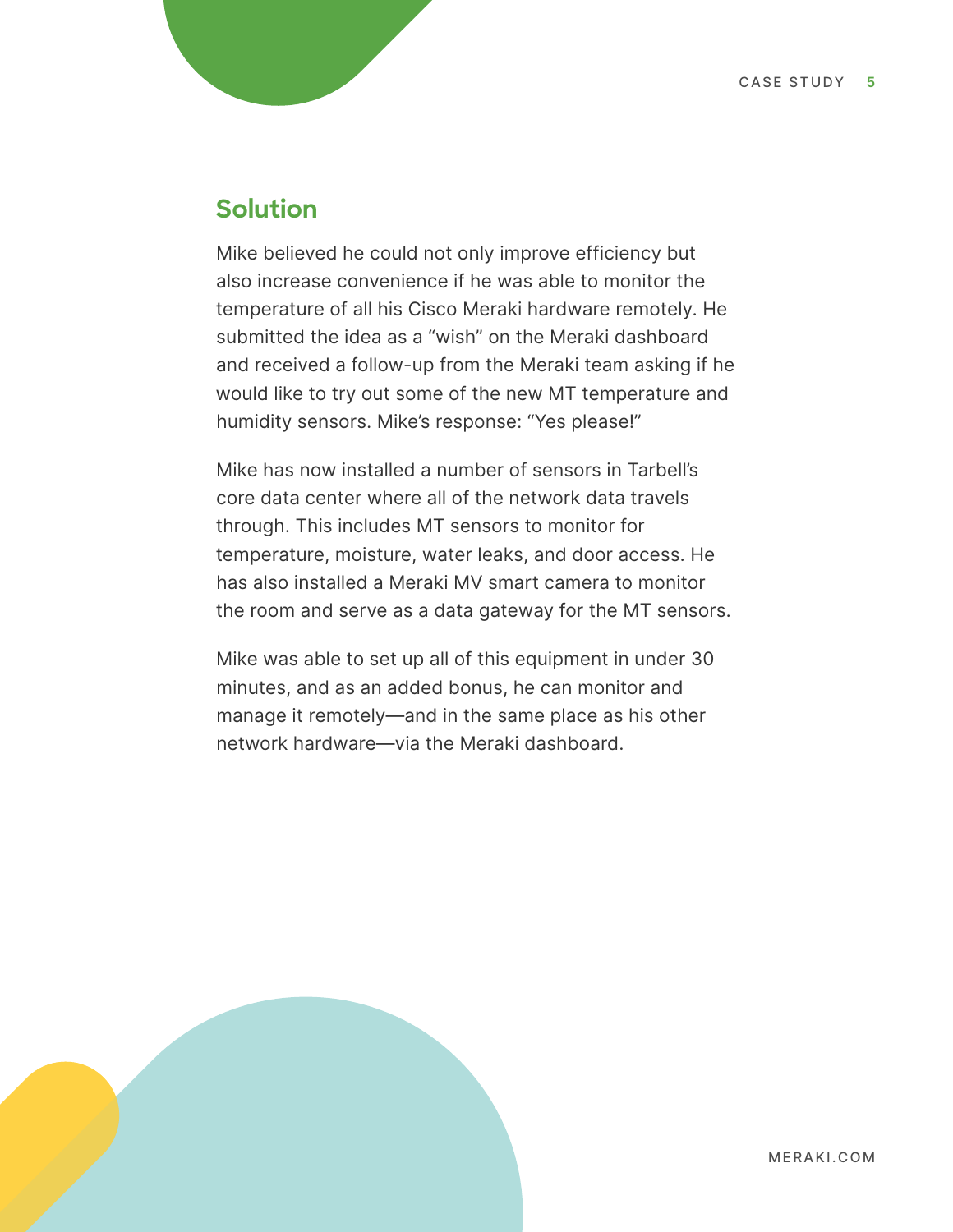

**MT SENSORS**

#### **Results**

The MT sensors proved their value for Mike in short order. One Friday he got an alert from one of the MT sensors that the temperature in a network closet had reached 80º F. He was able to immediately report the alert to the maintenance team only a few minutes before they were preparing to close up shop for the weekend. The HVAC technician was able to respond to the scene and fix the issue—a malfunctioning AC economizer—within 15 minutes of being notified.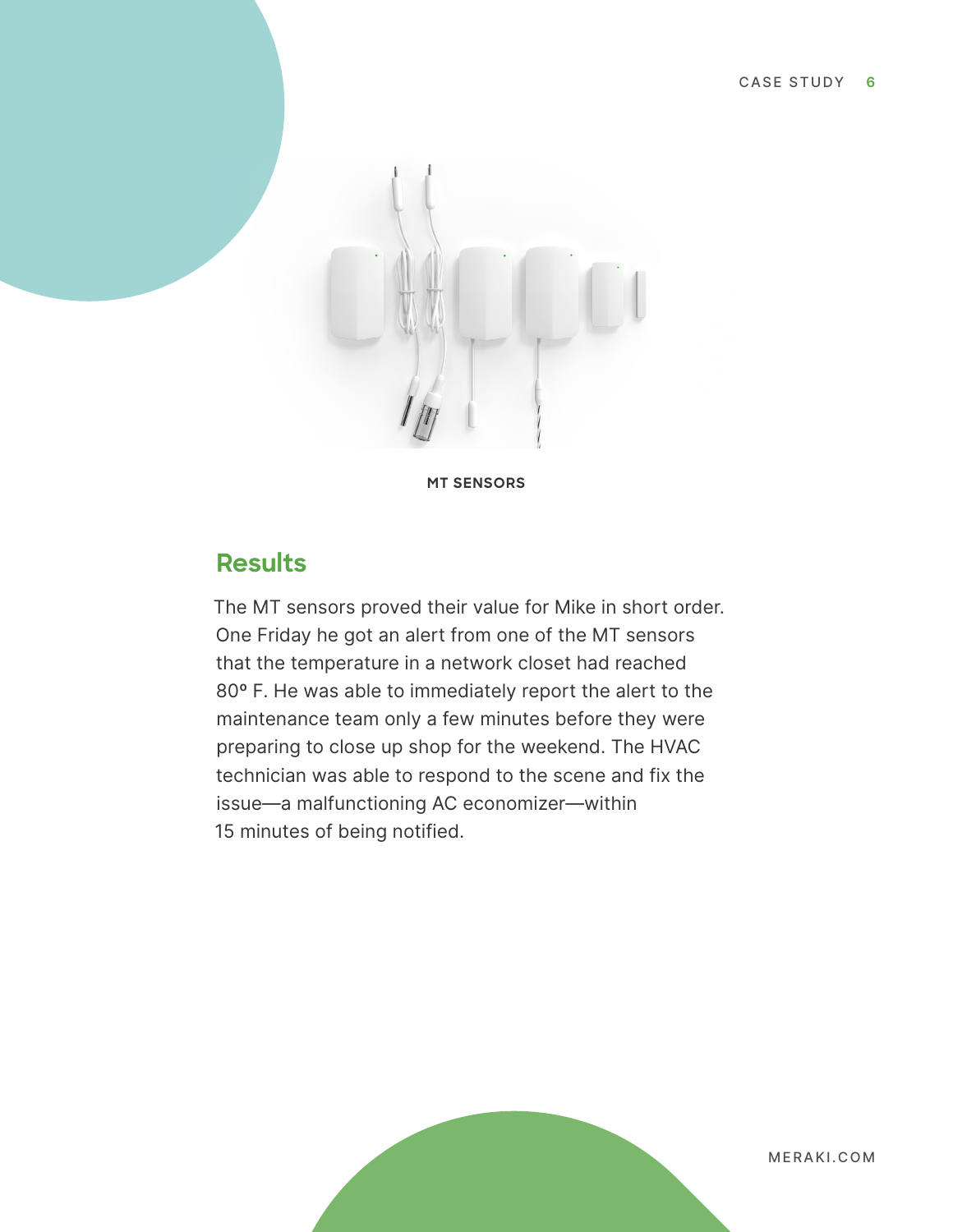With this quick fix, the team was able to prevent a network outage, avoiding significant lost revenue as well as the loss of \$130,000 worth of network hardware. On top of these potential monetary losses, the outage would have resulted in hours, if not days, of downtime, preventing retail locations from serving their customers. This downtime could have ultimately affected the brand's reputation for outstanding customer service, a reputation Tarbell prides themselves on.

Additionally, Mike discovered that the MT temperature probe sensor could be of great use in the fridges and freezers across Tarbell's retail locations. Mike estimates that staff were spending up to 1,000 hours per year checking the temperatures of fridges and freezers. Even with all the manual inspections, they could not prevent the loss of nearly \$15,000 worth of perishables due to an overnight breakdown. By installing the MT temperature probe sensors, Mike's staff had more time to serve customers while still ensuring perishable food stayed fresh.



[MERAKI.COM](https://meraki.cisco.com/)